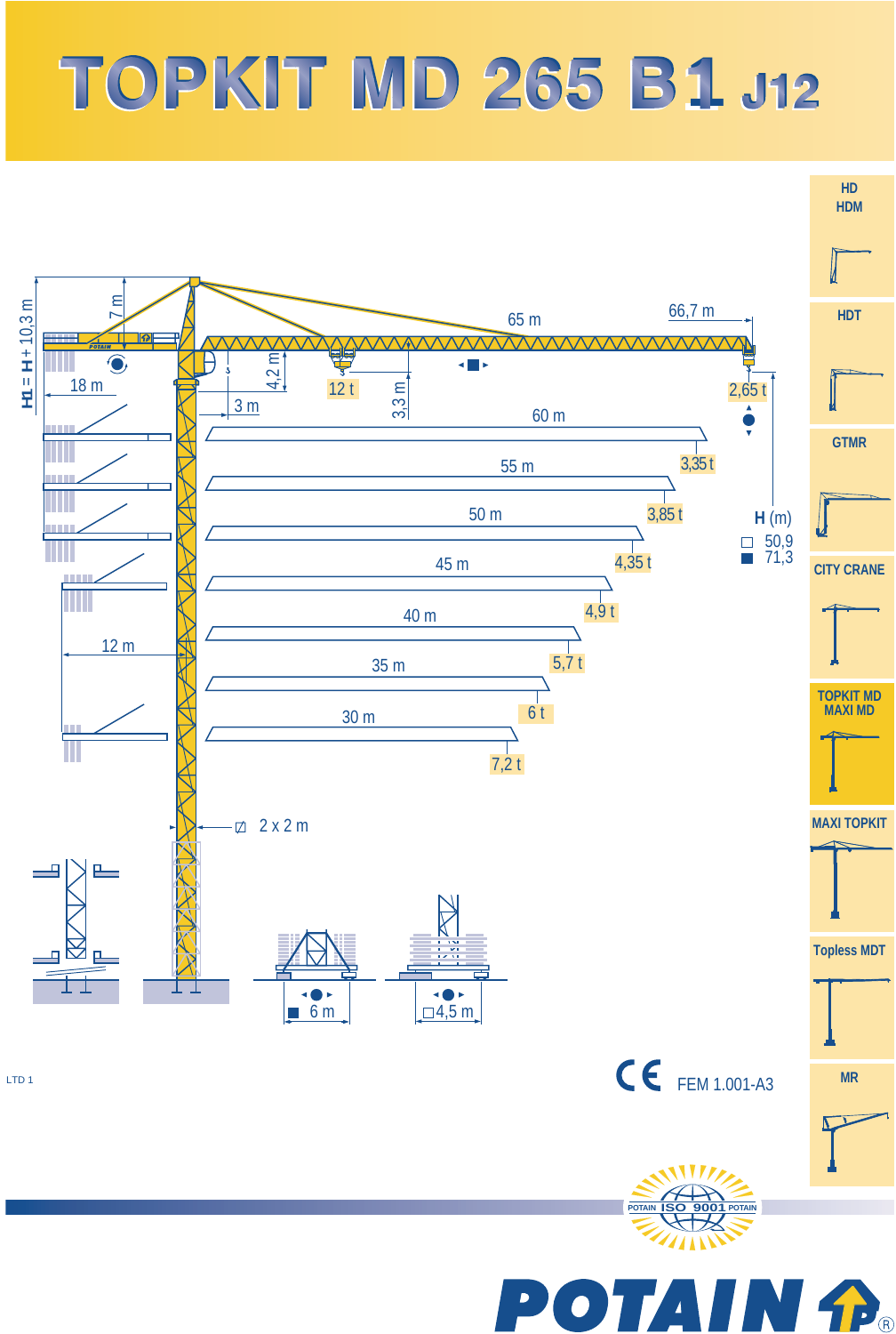| Mat / Réactions   | Masts / Reactions   | <b>Example 2</b> Torre / Reazioni | <b>KID</b> |
|-------------------|---------------------|-----------------------------------|------------|
| Maste / Eckdrücke | Mástil / Reacciones | ◀■ 塔身/反力                          | $<$ C $>$  |



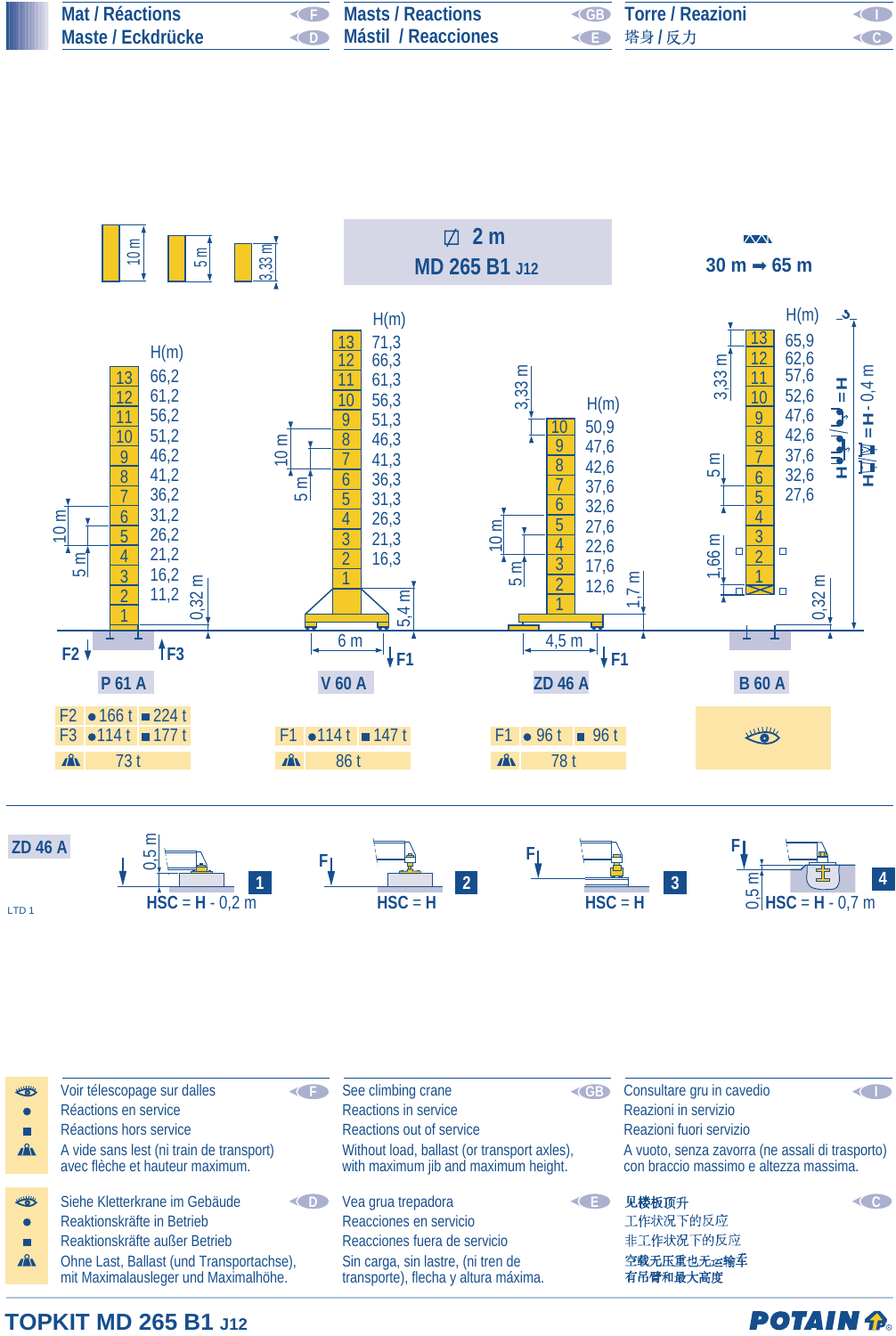| <b>Courbes de charges</b> | <b>Example 2</b> Load diagrams | <b>EXAMPLE STATES</b> Curve di carico | <b>CID</b> |
|---------------------------|--------------------------------|---------------------------------------|------------|
| Lastkurven                | <b>Curvas de cargas</b>        | ◆■ 负荷曲线                               | ( 6)       |

| للبوا حسيب لبوا |               |  |                 |                 |                  |                |     |                      |                 |                            |                   |                  |                       |             |                |                |     |                  |     |                 |    |              |          |
|-----------------|---------------|--|-----------------|-----------------|------------------|----------------|-----|----------------------|-----------------|----------------------------|-------------------|------------------|-----------------------|-------------|----------------|----------------|-----|------------------|-----|-----------------|----|--------------|----------|
| 65 <sub>m</sub> | 3             |  | 17,1            | 20              | 22               | 25             |     | $27^{6}30, 133, 333$ |                 |                            | 37                | 40               | 42                    | 45          | 47             | 50             | 52  | 55               | 57  | 60              | 62 | 65 m         |          |
| $\sqrt{N}$      |               |  | 12 <sup>7</sup> | 9,9             |                  | $8,9$ 7,6 6,9  |     | 6                    | 6               |                            | $5,7$ $5,3$ $4,8$ |                  | 4,6                   | 4,2         | $\overline{4}$ | 3,7            | 3,5 | 3,3              | 3,1 | 2,9             |    | $2,8$ 2,65 t |          |
| الملجا حسب لحبا |               |  |                 |                 |                  |                |     |                      |                 |                            |                   |                  |                       |             |                |                |     |                  |     |                 |    |              |          |
| 60 m            |               |  | 18,8 20         |                 | 22               | 25             | 27  | 30                   |                 | $32\quad 33,3\quad 36,9$   |                   | 40               | 42                    | 45          | 47             | 50             | 52  | 55               | 57  | 60 <sub>m</sub> |    |              |          |
| $\sqrt{N}$      |               |  |                 | $12 \quad 11,2$ | 10               | 8,6            | 7,8 | 6,9                  |                 |                            |                   |                  | $6,3$ 6 6 5,5 5,2 4,8 |             | 4,5            | 4,2            | 4   | 3,7              |     | $3,6$ 3,35 t    |    |              |          |
| الملجا حسب لحيا |               |  |                 |                 |                  |                |     |                      |                 |                            |                   |                  |                       |             |                |                |     |                  |     |                 |    |              |          |
| 55 <sub>m</sub> |               |  | $19,3$ 20       |                 | 22               | 25             | 27  | 30                   |                 | $32 \quad 34,1 \quad 37,8$ |                   | 40               | 42                    | 45          | 47             | 50             | 52  | $55 \text{ m}$   |     |                 |    |              |          |
| $\sqrt{N}$      |               |  |                 |                 | 12 11,5 10,3 8,8 |                | 8,1 | 7,1                  |                 |                            |                   |                  | $6,5$ 6 6 5,6 5,3 4,9 |             | 4,7            |                |     | $4,3$ 4,1 3,85 t |     |                 |    |              |          |
|                 |               |  |                 |                 |                  |                |     |                      |                 | الملجا حسيب اديا           |                   |                  |                       |             |                |                |     |                  |     |                 |    |              |          |
| 50 <sub>m</sub> |               |  | 19,4            | 20              | 22               | 25             | 27  | 30                   |                 | 32 34,3 38                 |                   | 40               | 42                    | 45          | 47             | $50 \text{ m}$ |     |                  |     |                 |    |              |          |
| $\sqrt{N}$      |               |  |                 |                 | 12 11,6 10,4 8,9 |                | 8,1 | 7,1                  | 6,6             | $6\overline{6}$            | $\overline{6}$    | 5,7              |                       | $5,3$ 4,9   |                | $4,7$ 4,35 t   |     |                  |     |                 |    |              |          |
|                 | الملوا وسيدرج |  |                 |                 |                  |                |     |                      |                 |                            |                   |                  |                       |             |                |                |     |                  |     |                 |    |              |          |
| 45 m            |               |  | 19,4            | <b>20</b>       | <b>22</b>        | 25             | 27  | 30                   |                 | $32^{6}$ 34,3 38           |                   | 40               | 42                    | 45 m        |                |                |     |                  |     |                 |    |              |          |
| $\sqrt{N}$      |               |  |                 |                 | 12 11,6 10,4 8,9 |                | 8,1 | 7,1                  | 6,6             | $\overline{6}$             | 6                 | 5,7              |                       | $5,3$ 4,9 t |                |                |     |                  |     |                 |    |              |          |
|                 |               |  |                 |                 |                  |                |     |                      |                 | الملجا حسب لحيا            |                   |                  |                       |             |                |                |     |                  |     |                 |    |              |          |
| 40 m            |               |  | 19.4            | 20              | 22               | 25             | 27  | 30                   | 32 <sup>2</sup> | 34,3                       | 38                | 40 m             |                       |             |                |                |     |                  |     | لهعالما         |    | اما          |          |
| $\sqrt{N}$      |               |  |                 |                 | 12 11,6 10,4 8,9 |                | 8,1 | 7.1                  | 6,6             | $\mathfrak b$              | 6                 | 5.7 <sub>t</sub> |                       |             |                |                |     |                  | 12  |                 |    |              |          |
|                 |               |  |                 |                 |                  |                |     |                      |                 | اللواحس لوا                |                   |                  |                       |             |                |                |     |                  |     |                 |    |              |          |
| 35 <sub>m</sub> |               |  | 19,6 20         |                 | 22               | 25             | 27  | 30                   | 32              | 35 m                       |                   |                  |                       |             |                |                |     |                  | b   |                 |    |              | $-0,75t$ |
| $\sqrt{N}$      |               |  |                 |                 | $12$ 11,7 10,4   | 9              |     | $8,2$ 7,2            | 6,6             | $6-1$                      |                   |                  |                       |             |                |                |     |                  |     |                 |    |              |          |
| 30 <sub>m</sub> |               |  | 19,7            | 20              | 22               | 25             | 27  | 30 m                 |                 |                            |                   |                  |                       |             |                |                |     |                  |     |                 |    |              | (m)      |
| $\sqrt{N}$      |               |  |                 |                 | 12 11,8 10,5     | $\overline{9}$ | 8,2 | $7,2$ t              |                 |                            |                   |                  |                       |             |                |                |     |                  |     |                 |    | $= 0.75 t$   |          |
|                 |               |  |                 |                 |                  |                |     |                      |                 |                            |                   |                  |                       |             |                |                |     |                  |     |                 |    |              |          |

| 65 <sub>m</sub>  | $2,5 \rightarrow$ | 17,1            | 20      |                                      | 22 25          | 27        | 30,2            | 31              | 32             | 35 <sub>5</sub>            | 37  | 40             | 42              | 45                | 47  | 50      | 52           | 55      | 57  | 60             | 62                       | 65 m |      |
|------------------|-------------------|-----------------|---------|--------------------------------------|----------------|-----------|-----------------|-----------------|----------------|----------------------------|-----|----------------|-----------------|-------------------|-----|---------|--------------|---------|-----|----------------|--------------------------|------|------|
| $\sqrt{N}$       |                   | 12 <sup>2</sup> | 10      | 8,9                                  |                | $7,6$ 6,9 | 6               | $\overline{6}$  | 5,8            | 5,1                        | 4,8 | 4,3            | $\overline{4}$  | 3,7               | 3,4 | 3,2     | $\mathbf{3}$ | 2,7     |     | $2,6$ 2,4      | $2,3$ 2,1 t              |      |      |
|                  |                   |                 |         |                                      |                |           |                 |                 |                | <b>W←→H</b>                |     |                |                 |                   |     |         |              |         |     |                |                          |      |      |
| 60 <sub>m</sub>  | $2.5 \rightarrow$ | 19,1            | 20      | 22                                   | 25             | 27        | 30              |                 |                | $32 \quad 33,9 \quad 34,7$ | 37  | 40             | 42              | 45                | 47  | 50      | 52           | 55      | 57  | $60 \text{ m}$ |                          |      |      |
| <b>AA</b>        |                   |                 |         | $12 \quad 11,3 \quad 10,1 \quad 8,7$ |                | 7,9       | $\overline{1}$  |                 | $6,4$ 6        | $6 \quad 5,5$              |     | 5 <sup>1</sup> |                 | $4,7$ $4,3$ $4,1$ |     | 3,7     | 3,6          | 3,3     | 3,1 | $2,9$ t        |                          |      |      |
|                  |                   |                 |         |                                      |                |           |                 |                 |                | <b>W←→H</b>                |     |                |                 |                   |     |         |              |         |     |                |                          |      |      |
| 55 <sub>m</sub>  | $2.5 \rightarrow$ | 19,6            | 20      | 22                                   | 25             | 27        | 30              |                 |                | 32 34,7 35,6 37            |     | 40             | 42              | 45                | 47  | 50      | 52           | 55 m    |     |                |                          |      |      |
| $\sqrt{N}$       |                   |                 |         | $12$ 11,7 10,4                       | 9              | 8,2       | 7,2             |                 |                | $6,6$ 6 6 5,7              |     | 5,2            | 4,9             | 4,5               | 4,2 | 3,9     | 3,7          | $3,4$ t |     |                |                          |      |      |
|                  |                   |                 |         |                                      |                |           |                 |                 |                | <b>W←→⊔</b>                |     |                |                 |                   |     |         |              |         |     |                |                          |      |      |
| 50 <sub>m</sub>  | $2.5 \rightarrow$ | 19,6            | 20      | 22                                   | 25             | 27        | 30              | 32 <sup>°</sup> |                | 34,9 35,8                  | 37  | 40             | 42              | 45                | 47  | 50 m    |              |         |     |                |                          |      |      |
| $\overline{N}$   |                   |                 |         | $12$ 11,7 10,5                       | $\overline{9}$ |           | $8,2$ 7,2       | 6,7             |                | 66                         | 5,7 | 5.2            | 4,9             | 4,5               | 4,2 | $3,9$ t |              |         |     |                |                          |      |      |
|                  |                   |                 |         |                                      |                |           |                 |                 |                | <b>W←–––⊔</b>              |     |                |                 |                   |     |         |              |         |     |                |                          |      |      |
| 45 m             | $2.5 \rightarrow$ | 19,6            | 20      | 22                                   | 25             | 27        | 30              | 32              |                | 34,9 35,8 37               |     | 40             | 42              | 45 m              |     |         |              |         |     |                |                          |      |      |
| <b>AA</b>        |                   |                 |         | $12$ 11,7 10,5                       | 9              |           | $8,2$ 7,2       | 6,7             |                | $6 \t 6 \t 5.7$            |     |                | $5,2$ 4,9 4,5 t |                   |     |         |              |         |     |                |                          |      |      |
|                  |                   |                 |         |                                      |                |           |                 |                 |                | <b>W←→⊔</b>                |     |                |                 |                   |     |         |              |         |     |                |                          |      |      |
| 40 m             | $2,5 \rightarrow$ | 19,6            | 20      | 22                                   | 25             | 27        | 30              | 32 <sup>2</sup> |                | 34,9 35,8 37               |     | 40 m           |                 |                   |     |         |              |         |     |                | Ħ                        |      |      |
| $\sqrt{N}$       |                   |                 |         | $12$ 11,7 10,5                       | 9              |           | $8,2$ 7,2       | 6,7             | 6              | 6                          |     | $5,7$ 5,2 t    |                 |                   |     |         |              |         |     |                |                          |      |      |
|                  |                   |                 |         |                                      |                |           |                 | ™≁              | ∸−¤            |                            |     |                |                 |                   |     |         |              |         |     |                |                          |      | 0,2t |
| 35 <sub>m</sub>  | $2,5 \rightarrow$ | 19,7            | 20      | 22                                   | 25             | 27        | 30 <sup>°</sup> | 32              | $35 \text{ m}$ |                            |     |                |                 |                   |     |         |              |         | b   |                |                          |      |      |
| <b>AA</b>        |                   |                 |         | 12 11,8 10,5 9,1                     |                | 8,3       | 7,3             | 6,7             | $6$ t          |                            |     |                |                 |                   |     |         |              |         |     |                |                          |      | (m)  |
| 30 m             | $2.5 \rightarrow$ |                 | 19,8 20 | 22                                   | 25             | 27        | 30 m            |                 |                |                            |     |                |                 |                   |     |         |              |         |     |                | $- = \frac{1}{2} - 0.2t$ |      |      |
| $\sqrt{N}$       |                   |                 |         | $12$ 11,9 10,6 9,1                   |                | 8,3       | 7,3 t           |                 |                |                            |     |                |                 |                   |     |         |              |         |     |                |                          |      |      |
| LTD <sub>1</sub> |                   |                 |         |                                      |                |           |                 |                 |                |                            |     |                |                 |                   |     |         |              |         |     |                |                          |      |      |

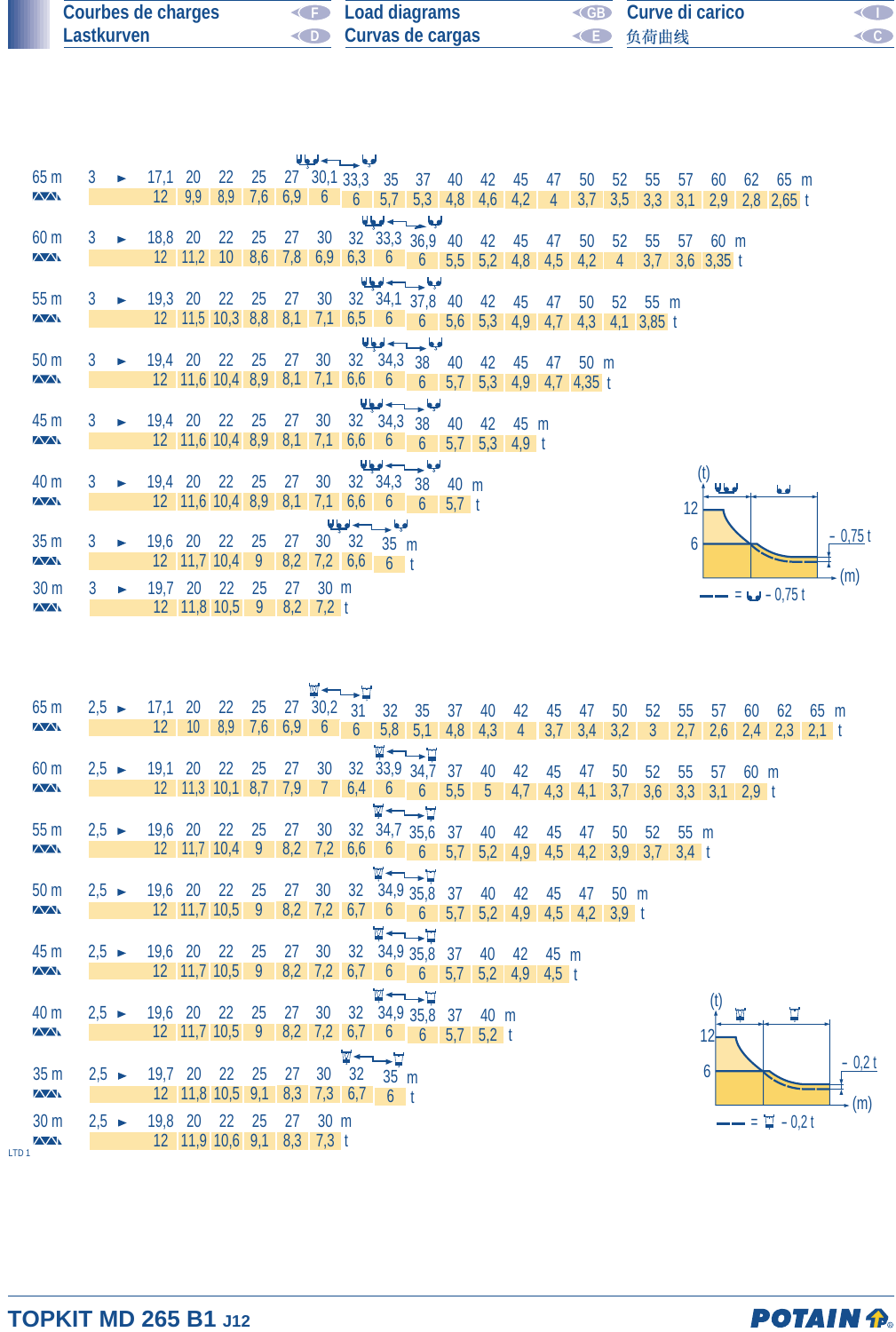

**TOPKIT MD 265 B1 J12**

**POTAIN P.**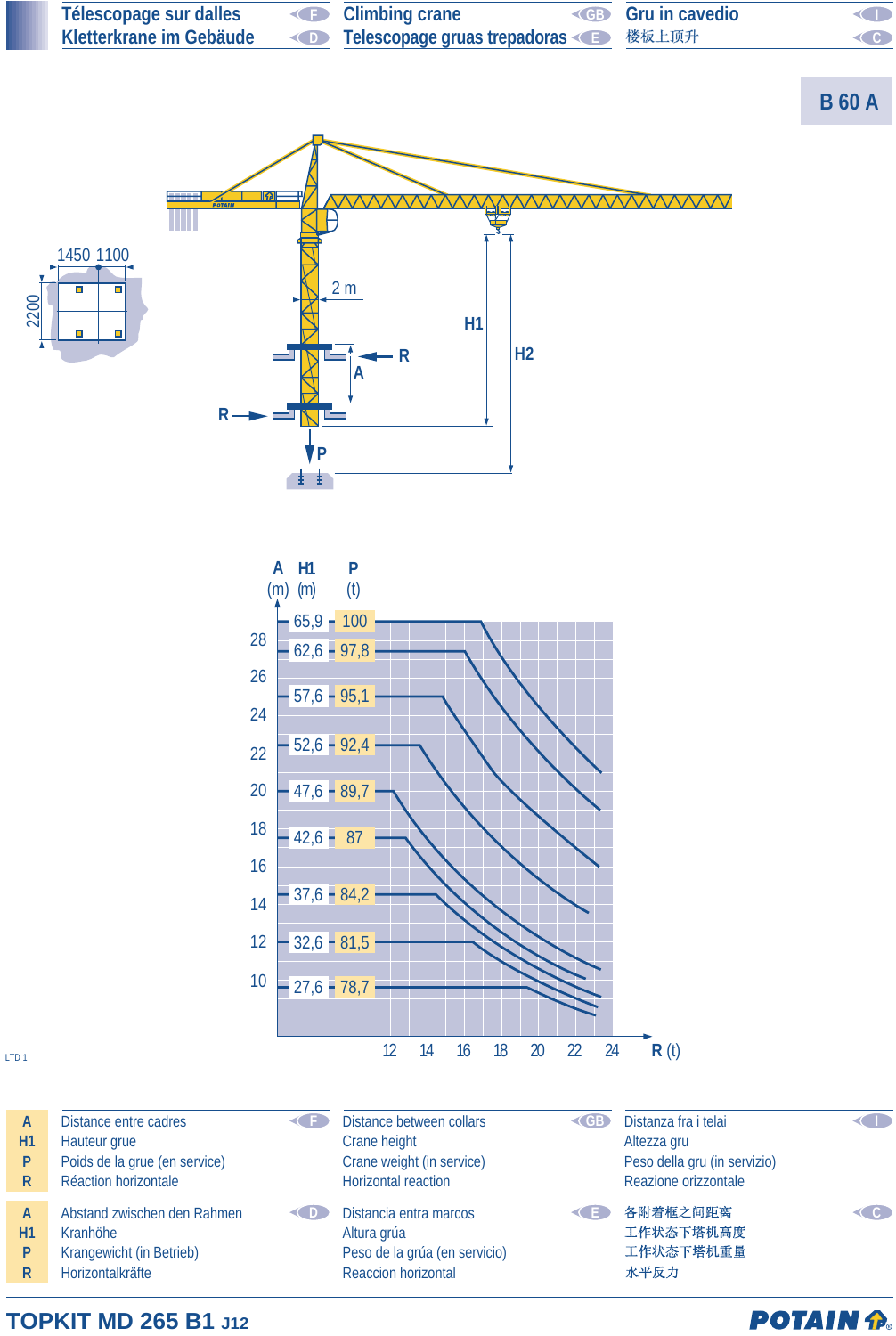| Lest de contre-flèche       | <b>Counter-jib ballast</b>                | <b>EB</b> Contrappeso | <b>KID</b>          |
|-----------------------------|-------------------------------------------|-----------------------|---------------------|
| <b>Gegenauslegerballast</b> | <b>Example 20 Lastre de contra flecha</b> | ← 平衡臂重                | $\langle 0 \rangle$ |

|                 |                 | 4 600 - 4 200 - 3 400 - 2 300 kg | 4 200 - 700 kg  |                  |                |  |  |  |  |
|-----------------|-----------------|----------------------------------|-----------------|------------------|----------------|--|--|--|--|
| <b>AVVN</b>     | $\equiv$ $\sim$ | 55 RCS/50-75 LVF                 | $\blacksquare$  | 55 RCS/50-75 LVF | <b>150 LCC</b> |  |  |  |  |
|                 |                 | $x^2$ (kg)                       |                 | $x^2$ (kg)       | $x^2$ (kg)     |  |  |  |  |
| 65 <sub>m</sub> | 18 <sub>m</sub> | 19 900                           | 18 <sub>m</sub> | 19 600           | 17500          |  |  |  |  |
| 60 <sub>m</sub> | 18 <sub>m</sub> | 18 400                           | 18 <sub>m</sub> | 18 200           | 16 800         |  |  |  |  |
| 55 <sub>m</sub> | 18 <sub>m</sub> | 16 000                           | 18 <sub>m</sub> | 15 400           | 14 000         |  |  |  |  |
| 50 <sub>m</sub> | 18 <sub>m</sub> | 13 700                           | 18 <sub>m</sub> | 13 300           | 11 900         |  |  |  |  |
| 45 m            | 12 <sub>m</sub> | 25 200                           | 12 <sub>m</sub> | 24 500           | 23 800         |  |  |  |  |
| 40 m            | 12 <sub>m</sub> | 24 100                           | 12 <sub>m</sub> | 23 100           | 21 700         |  |  |  |  |
| 35 <sub>m</sub> | 12 <sub>m</sub> | 20 600                           | 12 <sub>m</sub> | 19 600           | 18 200         |  |  |  |  |
| 30 <sub>m</sub> | 12 <sub>m</sub> | 16 000                           | 12 <sub>m</sub> | 15 400           | 14 000         |  |  |  |  |

| Lest de base | <b>Base ballast</b><br>$\left( \begin{array}{c} 1 \\ 1 \end{array} \right)$ |      | <b>EXAMPLE 2</b> Zavorra di base |  |
|--------------|-----------------------------------------------------------------------------|------|----------------------------------|--|
| Grundballast | <b>Example 2</b> Lastre de base                                             | ◆ 下車 |                                  |  |

|  | $\boxed{\Box$ 2 m $\boxed{V 60 A \cdot \bullet}$ $\boxed{H(m)}$ 71,3 66,3 61,3 56,3 51,3 46,3 41,3 36,3 31,3 26,3 21,3 16,3 $\boxed{3}$<br>$\boxed{\Box}$ 2 m $\boxed{V 60 A \cdot \bullet}$ $\boxed{H(m)}$ 132 96 72 60 36 36 36 36 36 36 36 36 36 36            |  |  |  |  |  |  |  |
|--|-------------------------------------------------------------------------------------------------------------------------------------------------------------------------------------------------------------------------------------------------------------------|--|--|--|--|--|--|--|
|  | $\boxed{\Box \quad 2 \text{ m} \quad \text{ZD 46 A} \cdot \bullet \cdot \begin{array}{ l l l l l } \hline H(m) & 50.9 & 47.6 & 42.6 & 37.6 & 32.6 & 27.6 & 22.6 & 17.6 & 12.6 \\ \hline \text{A} & (t) & 75 & 75 & 75 & 75 & 75 & 75 & 75 & 75 & 75 \end{array}}$ |  |  |  |  |  |  |  |
|  |                                                                                                                                                                                                                                                                   |  |  |  |  |  |  |  |

LTD 1



## **TOPKIT MD 265 B1 J12**